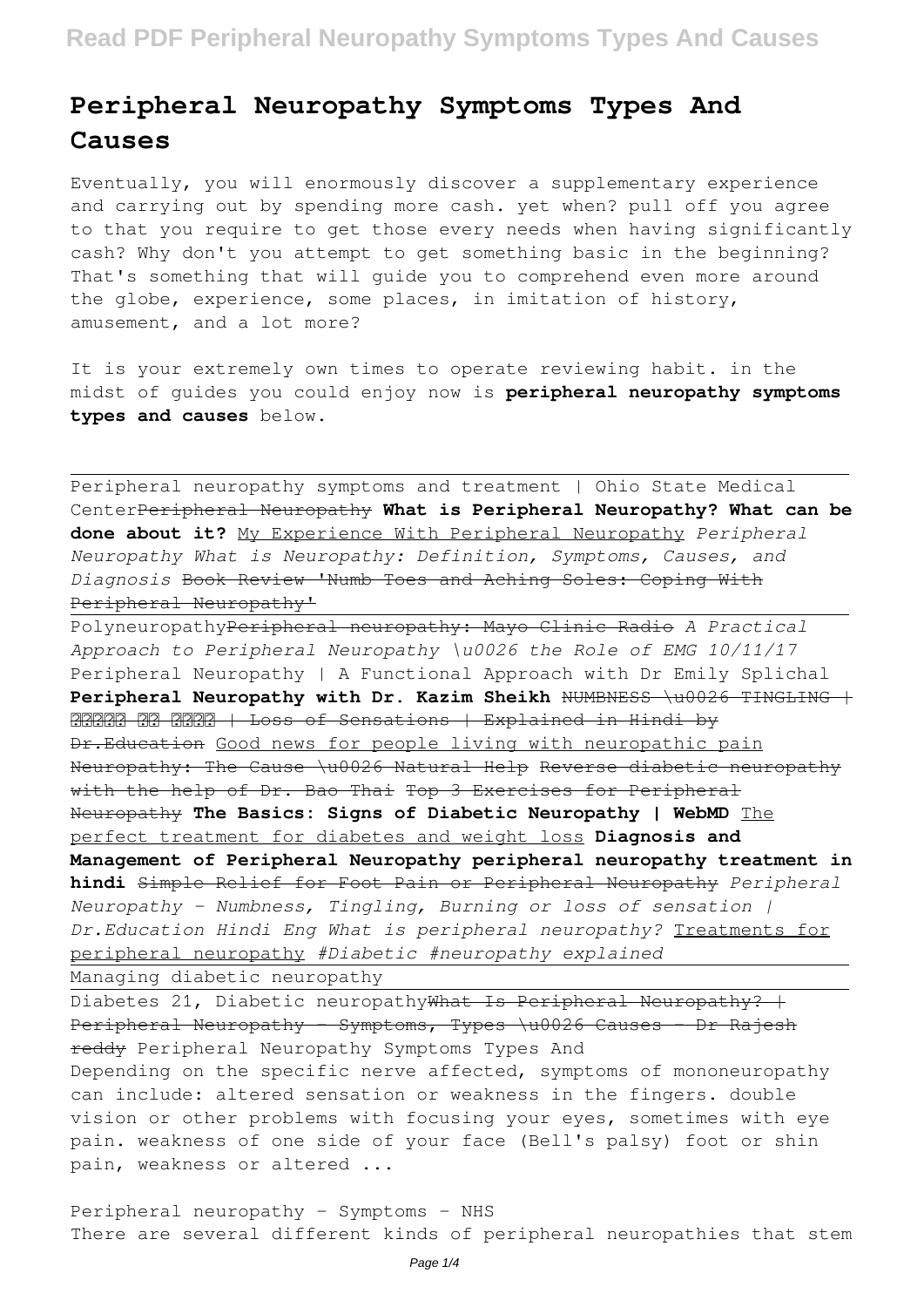### **Read PDF Peripheral Neuropathy Symptoms Types And Causes**

from a variety of causes. They range from carpal tunnel syndrome (a traumatic injury common after chronic repetitive use of...

Peripheral Neuropathy - Symptoms, Types and Causes The main symptoms of peripheral neuropathy can include: numbness and tingling in the feet or hands. burning, stabbing or shooting pain in affected areas. loss of balance and co-ordination. muscle weakness, especially in the feet.

Peripheral neuropathy - NHS

The symptoms of peripheral neuropathy include: tingling in the hands or feet. a feeling like you're wearing a tight glove or sock. sharp, stabbing pains. numbness in the hands or feet. a weak, heavy feeling in the arms and legs, which sometimes may feel like your legs or arms lock in place. ...

Peripheral Neuropathy: Causes, Symptoms and Treatments The symptoms of peripheral neuropathy vary depending on which nerves are affected. Anti-cancer drugs that cause nerve damage are most likely to affect sensory nerves. But some treatments can also affect the motor nerves and the autonomic nerves. Peripheral neuropathy often affects the hands, feet and lower legs.

Peripheral neuropathy - Macmillan Cancer Support Signs and symptoms of peripheral neuropathy might include: Gradual onset of numbness, prickling or tingling in your feet or hands, which can spread upward into your legs and arms. Sharp, jabbing, throbbing or burning pain. Extreme sensitivity to touch. Pain during activities that shouldn't cause ...

Peripheral neuropathy - Symptoms and causes - Mayo Clinic Peripheral Neuropathy Causes, Symptoms, and Best Treatment Methods. Peripheral neuropathy falls under the category of diseases caused by traumatic injuries, inherited causes, infections, problems with metabolism, and excessive exposure to toxins.However, diabetes plays the most significant role in the development of this particular condition. Symptoms and treatment for peripheral neuropathy ...

Peripheral Neuropathy Definition, Types and Treatment ... Peripheral neuropathy refers specifically to a malfunction of the peripheral nerves. Over 100 types of neuropathy have been identified, each with its own causes and symptoms. Neuropathy can affect ...

Peripheral neuropathy: Symptoms, causes, and treatment More than 100 types of peripheral neuropathy have been identified, each with its own symptoms and prognosis. Symptoms vary depending on the type of nerves—motor, sensory, or autonomic—that are damaged. Motor nerves control the movement of all muscles under conscious control, such as those used for walking, grasping things, or talking.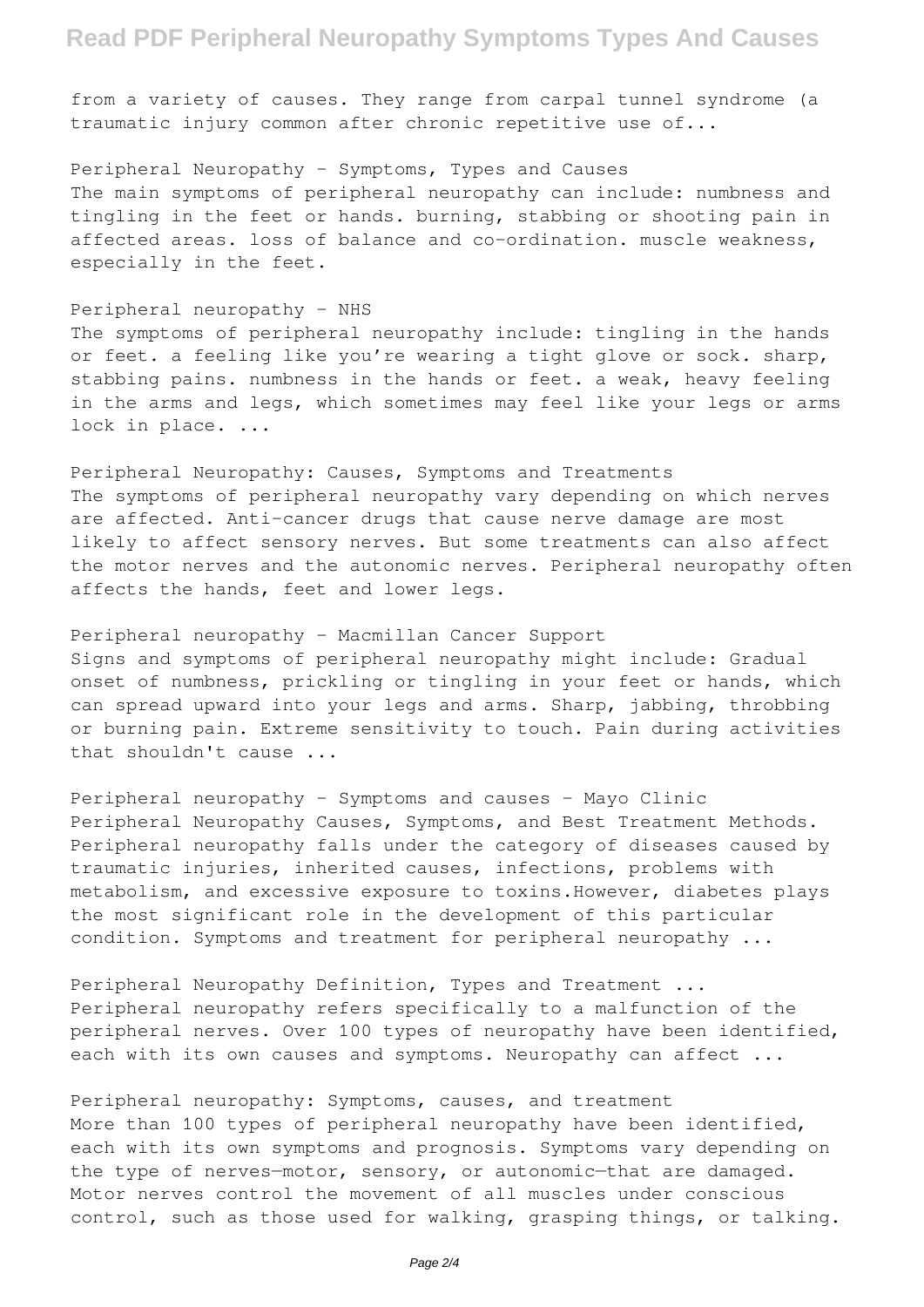### **Read PDF Peripheral Neuropathy Symptoms Types And Causes**

Peripheral Neuropathy Fact Sheet | National Institute of ... Symptoms of hereditary neuropathy depend on the group of nerves affected. They can affect the motor, sensory, and autonomic nerves. Sometimes, they affect more than one nerve group.

Hereditary Neuropathy: Types, Risk Factors, Symptoms, and More Autonomic neuropathy, or damage to the nerves that control the function of organs and glands, may manifest with a wide variety of symptoms, including: Nausea, vomiting, or abdominal bloating after meals Urinary symptoms, such as incontinence, difficulty beginning to urinate, or feeling that the bladder was not completely emptied

4 Types of Neuropathy: Peripheral, Treatment, Symptoms ... Dizziness and difficulties balancing are both symptoms of vestibular neuritis. (5) This disorder is caused by damage to the vestibulocochlear nerve of the inner ear. Other symptoms can include nausea, vertigo, and troubles concentrating. Vestibular neuritis is not the only neuropathic cause of difficulties with balance.

#### The 8 Most Common Signs & Symptoms of Neuropathy

Common symptoms of neuropathy include: Numbness ; Tingling ; Pain ; These may be minor at first, and therefore may remain unnoticed as the condition develops gradually. However, in some types of diabetic neuropathy, the onset of the pain will be sudden and severe. Further symptoms may include: Wasting of muscles in feet or hands ; Indigestion, nausea and vomiting; Diarrhoea; Constipation; Urinary problems

Diabetic Neuropathy - Types, Causes, Symptoms & Prevention Peripheral neuropathy symptoms Symptoms from peripheral neuropathy depend on the type of nerves damaged. The three types are motor nerves, sensory nerves, and autonomic nerves.

### Natural Treatments for Peripheral Neuropathy

Neuritis is a general term for inflammation of a nerve or the general inflammation of the peripheral nervous system. Symptoms depend on the nerves involved, but may include pain, paresthesia (pins-and-needles), paresis (weakness), hypoesthesia (numbness), anesthesia, paralysis, wasting, and disappearance of the reflexes.

#### Peripheral neuropathy - Wikipedia

There are a number of different causes of peripheral neuropathy. The way in which the nerve is damaged may vary with each cause thereby contributing to different symptoms. It includes autoimmune disorders, infections, inherited disorders, metabolic diseases, nutritional deficiencies, toxins, trauma to the nerve and nerve tumors.

Peripheral Neuropathy (Nerve Disease) Symptoms, Causes, Types The main types of peripheral neuropathy, among them are: Sensory neuropathy or damage to nerves that bring messages of feeling,